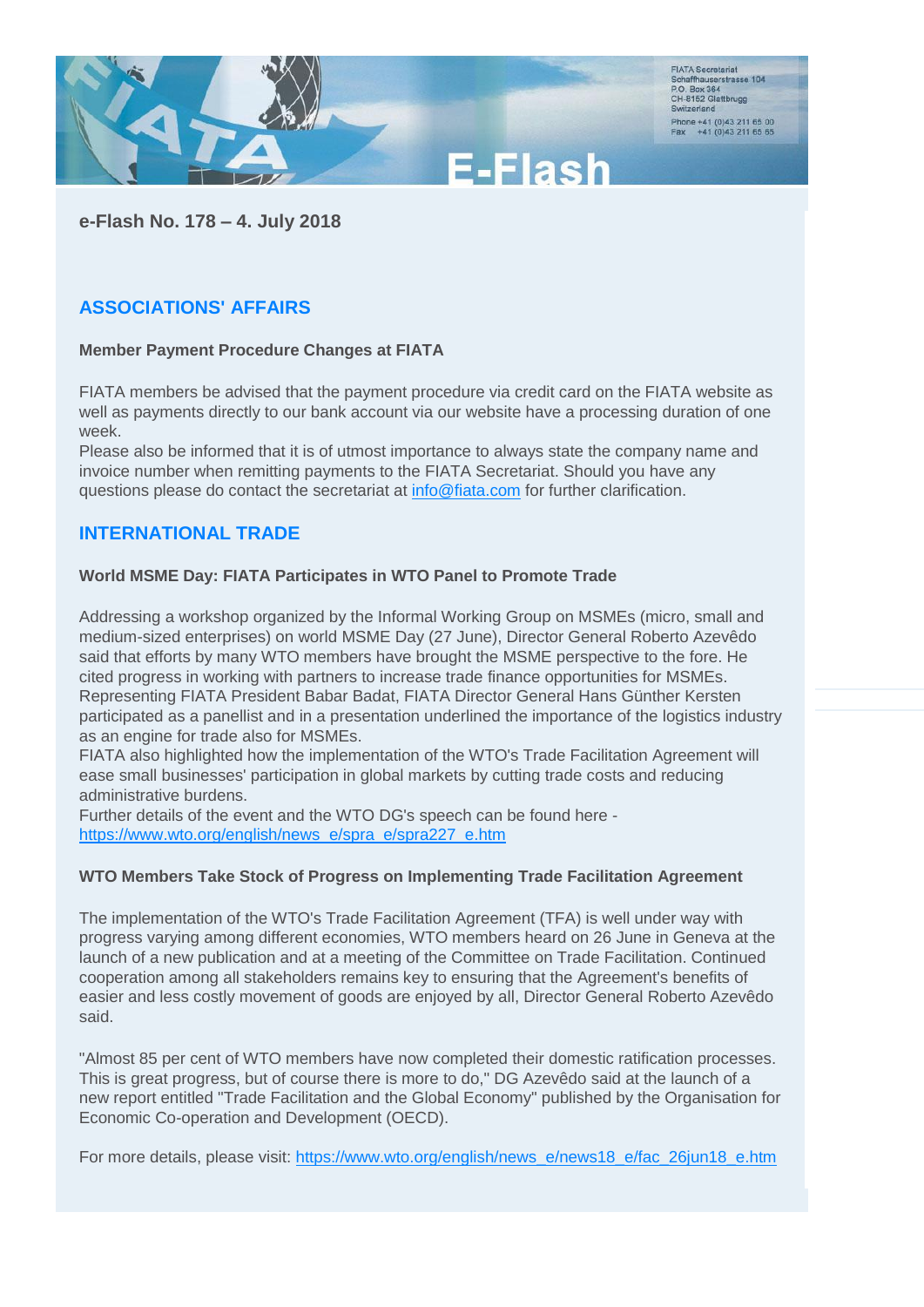### **WTO Members Review Four Regional Trade Agreements**

WTO members reviewed the Canada-European Union, Canada-Ukraine, Costa Rica-Colombia, and EU-San Marino trade agreements at a meeting of the Committee on Regional Trade Agreements (CRTA) on 19-20 June. The Committee also adopted a new template for members to notify changes to existing RTAs.

The Committee adopted a new template for members to notify changes to their existing RTAs. The notification format will be sent to the Committee on Trade and Development (CTD) and the Councils for Trade in Goods and Services for adoption.

For more details, please visit: [https://www.wto.org/english/news\\_e/news18\\_e/rta\\_19jun18\\_e.htm](https://www.wto.org/english/news_e/news18_e/rta_19jun18_e.htm)

### **UNCTAD - Ireland's President Lauds Port Managers Programme**

President Michael D. Higgins welcomes managers from UNCTAD's Train for Trade port management programme at his residence in Dublin. Senior port managers from developing countries who are passing on their expertise to colleagues met Ireland's President Michael D. Higgins in Dublin, Ireland, on 21 June during a week-long Training of Trainers workshop. <http://unctad.org/en/Pages/MeetingDetails.aspx?meetingid=1872>

Mr. Higgins welcomed the managers from ports in Indonesia, Ghana, Malaysia, Nigeria, and the Philippines which are members of the English-speaking network of UNCTAD's Train for Trade port management programme.<https://tft.unctad.org/> Prospective members from Serbia and a former member from Namibia were also present.

For more details please visit:

[http://unctad.org/en/pages/newsdetails.aspx?OriginalVersionID=1788&Sitemap\\_x0020\\_Taxonom](http://unctad.org/en/pages/newsdetails.aspx?OriginalVersionID=1788&Sitemap_x0020_Taxonomy=UNCTAD%20Home;#1653;#TrainForTrade) [y=UNCTAD%20Home;#1653;#TrainForTrade](http://unctad.org/en/pages/newsdetails.aspx?OriginalVersionID=1788&Sitemap_x0020_Taxonomy=UNCTAD%20Home;#1653;#TrainForTrade)

# **UNCTAD - The Cost of a Full Trade War on Tariffs**

Trade war tariffs are based on the "optimum tariff" theory. Standard trade theory indicates that, by unilaterally introducing tariffs, a large country not only limits its imports from the rest of the world, but also reduces the price of its imports relative to its exports, thereby benefiting from an improvement in its terms of trade.

These unilateral tariffs can be calculated by estimating the leverage each country has on international markets, depending on whether its trade policies are able to influence international prices ("market power" in economic jargon).

For more details, please visit:

[http://unctad.org/en/pages/newsdetails.aspx?OriginalVersionID=1783&Sitemap\\_x0020\\_Taxonom](http://unctad.org/en/pages/newsdetails.aspx?OriginalVersionID=1783&Sitemap_x0020_Taxonomy=UNCTAD%20Home) [y=UNCTAD%20Home](http://unctad.org/en/pages/newsdetails.aspx?OriginalVersionID=1783&Sitemap_x0020_Taxonomy=UNCTAD%20Home)

#### **UNCTAD - Trade Negotiations: Next Frontier for Artificial Intelligence**

With international trade agreements becoming increasingly complex, UNCTAD is working with the Brazilian arm of the International Chamber of Commerce (ICC Brazil) to use artificial intelligence (AI) to help trade negotiators, especially those representing less powerful nations.http://unctad.org/en/pages/PublicationWebflyer.aspx?publicationid=1838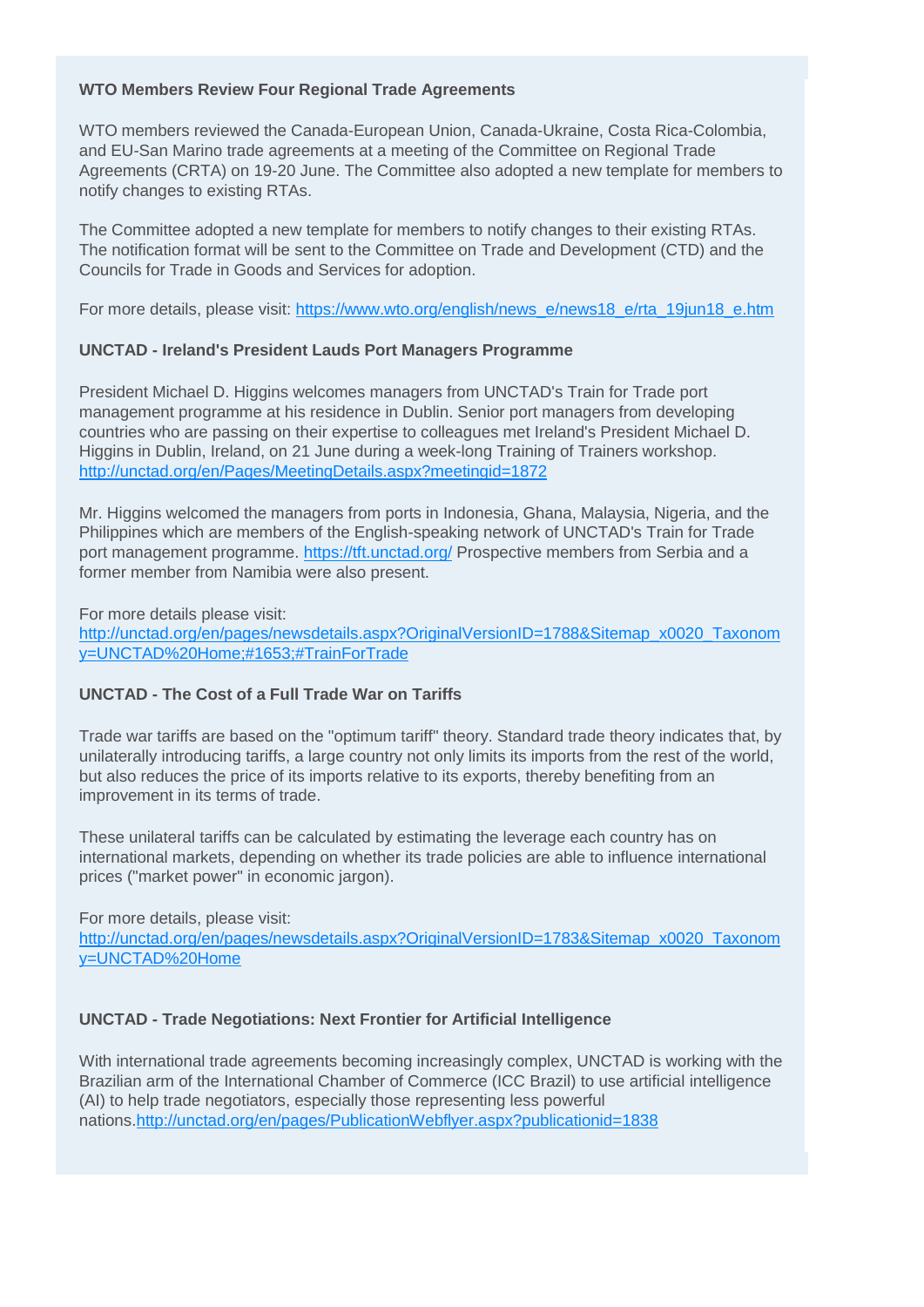"Artificial intelligence could help reduce the complexity of information and level the playing field between big and small players in trade negotiations," said Bonapas Onguglo, in charge of UNCTAD's trade analysis branch.

For more details, please visit:

[http://unctad.org/en/pages/newsdetails.aspx?OriginalVersionID=1782&Sitemap\\_x0020\\_Taxonom](http://unctad.org/en/pages/newsdetails.aspx?OriginalVersionID=1782&Sitemap_x0020_Taxonomy=UNCTAD%20Home) [y=UNCTAD%20Home](http://unctad.org/en/pages/newsdetails.aspx?OriginalVersionID=1782&Sitemap_x0020_Taxonomy=UNCTAD%20Home)

### **UNCTAD - Forum highlights 'inclusive trade' for World's Poorest Countries**

With a share of global trade of less than 1%, fresh ideas are needed to bring the world's poorest countries into the international trading system. Better trade that boosts prosperity in the world's poorest countries depends on new "inclusive" policies that prioritize women, young people, small businesses, technological upgrading and lowering barriers, a forum hosted by the World Trade Organization has heard. <https://www.enhancedif.org/en/global-forum-inclusive-trade-ldcs>

The first-ever Global Forum on Inclusive Trade for Least Developed Countries (LDCs) brought together representatives from the 42 LDCs that are also WTO members, as well as from countries that have recently graduated from LDC status, heads of government, international organizations, the private sector and non-governmental organizations.

### For more details, please visit:

[http://unctad.org/en/pages/newsdetails.aspx?OriginalVersionID=1781&Sitemap\\_x0020\\_Taxonom](http://unctad.org/en/pages/newsdetails.aspx?OriginalVersionID=1781&Sitemap_x0020_Taxonomy=UNCTAD%20Home;#14;#OSG;#567;#Enhanced Integrated Framework;#1392;#Africa, LDCs, LLDCs and Special Programmes) [y=UNCTAD%20Home;#14;#OSG;#567;#Enhanced%20Integrated%20Framework;#1392;#Africa,](http://unctad.org/en/pages/newsdetails.aspx?OriginalVersionID=1781&Sitemap_x0020_Taxonomy=UNCTAD%20Home;#14;#OSG;#567;#Enhanced Integrated Framework;#1392;#Africa, LDCs, LLDCs and Special Programmes) [%20LDCs,%20LLDCs%20and%20Special%20Programmes](http://unctad.org/en/pages/newsdetails.aspx?OriginalVersionID=1781&Sitemap_x0020_Taxonomy=UNCTAD%20Home;#14;#OSG;#567;#Enhanced Integrated Framework;#1392;#Africa, LDCs, LLDCs and Special Programmes)

### **WCO Private Sector Consultative Group (PSCG) Discusses Enabling Technologies**

The Private Sector Consultative Group (PSCG) met for its 44th session at the WCO headquarters on 25 and 26 June with the participation of delegates from 14 PSCG members. The group reviewed ongoing work, discussed future activities and prepared for the PSCG Dialogue with the WCO Policy Commission Members on the 27th June 2018.

Amongst others topics, during the meeting the work deployed by the Cross-border E-Commerce Working Group was reviewed and it was decided to implement a mechanism to broadly communicate among their members the results of the WCO work on E-Commerce on a timely basis. In addition, an initiative to pilot exchanges of information between the Private Sector and Customs and the setup of Regional Private Sector Groups (RPSG) in the WCO regions was discussed.

For more details, please visit: [http://www.wcoomd.org/en/media/newsroom/2018/june/wco-pscg](http://www.wcoomd.org/en/media/newsroom/2018/june/wco-pscg-discusses-emerging-enabling-technologies.aspx)[discusses-emerging-enabling-technologies.aspx](http://www.wcoomd.org/en/media/newsroom/2018/june/wco-pscg-discusses-emerging-enabling-technologies.aspx)

# **Customs Administrations in APAC Discuss Compliance Through WCO Tools**

The WCO has organized a regional workshop on its Compliance and Enforcement Package (CEP) for administrations in the Asia/Pacific region. The CEP was designed to assist Customs in enhancing their compliance and enforcement procedures by following the guidelines laid down in several WCO tools and instruments.

During the workshop, participants discussed their respective regional and national priorities, including areas considered as high-risk or on which the WCO has recently been working, such as trafficking in cultural goods and illicit financial flows. Participants were also given the opportunity to share good practices for and experiences of operational planning in a session held with the support of the RILO A/P.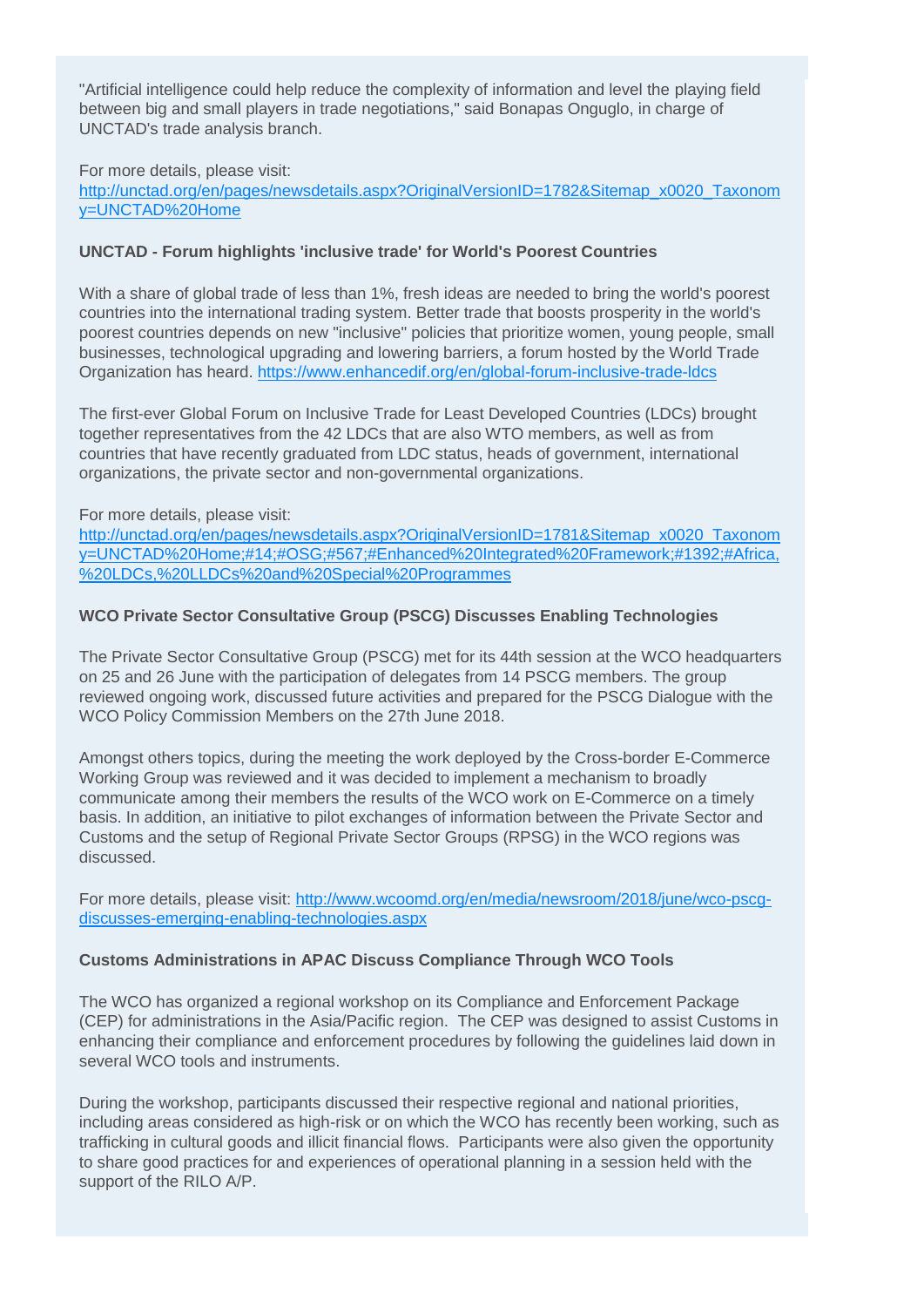For more details, please visit: [http://www.wcoomd.org/en/media/newsroom/2018/june/customs](http://www.wcoomd.org/en/media/newsroom/2018/june/customs-administrations-in-the-asia-pacific-region-gather-to-discuss-compliance.aspx)[administrations-in-the-asia-pacific-region-gather-to-discuss-compliance.aspx](http://www.wcoomd.org/en/media/newsroom/2018/june/customs-administrations-in-the-asia-pacific-region-gather-to-discuss-compliance.aspx)

### **West African Experts Meeting to Brainstorm ECOWAS Potential into AfCFTA**

The Government of Benin, in collaboration with the Sub-Regional Office for West Africa of the United Nations Economic Commission for Africa (ECA), has launched the activities of the Ad hoc Expert Group Meeting, under the theme: "Implications of ECOWAS potential expansion and the African Continental Free Trade Area (AfCFTA)", in Cotonou, on Monday, June 25.

This Ad hoc Meeting, which holds upon the signing of the AfCFTA by 44 countries of the 55 Member-States of the African Union, and with the intention expressed by some North African countries to join the Economic Community of West African States (ECOWAS), aims to carry out further in-depth reflection on the likely economic and socio-economic implications of these major projects.

For more details, please visit: [https://www.uneca.org/stories/cotonou-west-african-experts](https://www.uneca.org/stories/cotonou-west-african-experts-meeting-brainstorm-implications-ecowas-potential-expansion-and)[meeting-brainstorm-implications-ecowas-potential-expansion-and](https://www.uneca.org/stories/cotonou-west-african-experts-meeting-brainstorm-implications-ecowas-potential-expansion-and)

### **Online Platform Launched for implementation AfCFTA**

The African Trade Policy Centre (ATPC) launches its knowledge platform coming after the historic signing of the African Continental Free Trade Agreement (AfCFTA). The online platform will provide daily monitoring of national, regional and international trade policy news, current affairs, and related developments of interest to Africa's business, trade and development communities. This service is provided in both English and French. Progress in the implementation of the AfCFTA will be a special focus.

More broadly the platform will support the development of technical capacities in African trade policy through online discussions, publications, tracking of key events and important conferences, and e-learning courses. Industrializing through trade and skills for modelling trade policy scenarios and outcomes are among the e-learning courses that are expected to be made available online, in close collaboration with UNECA's training arm, the Dakar-based Institute for Economic Development and Planning.

For more details, please visit: [https://www.uneca.org/stories/online-platform-launched-support](https://www.uneca.org/stories/online-platform-launched-support-implementation-african-continental-free-trade-agreement)[implementation-african-continental-free-trade-agreement](https://www.uneca.org/stories/online-platform-launched-support-implementation-african-continental-free-trade-agreement)

#### **Synergies between AfCFTA and Tripartite FTA**

Addis Ababa, 18 June 2018 (ECA) - The Executive Secretary of the Economic Commission for Africa, Vera Songwe has lauded the representatives of the Tripartite group comprising COMESA, EAC and SADC for their work on synergies between the Tripartite Free Trade Area and the African Continental Free Trade Area - AfCFTA, signed this year by African Union Member States.

"The negotiated AfCFTA text, the ideas put on paper and signed by our heads of state in March germinated from the good work of the Tripartite negotiators", she said, and added: "The shape and structure of the AfCFTA and many of its solutions, from Non-Tariff Barriers to trade remedies, were formed here in the Tripartite negotiations."

For more details, please visit: [https://www.uneca.org/stories/synergies-between-afcfta-and](https://www.uneca.org/stories/synergies-between-afcfta-and-tripartite-fta-will-benefit-africa%E2%80%99s-traders-and-consumers-says)[tripartite-fta-will-benefit-africa%E2%80%99s-traders-and-consumers-says](https://www.uneca.org/stories/synergies-between-afcfta-and-tripartite-fta-will-benefit-africa%E2%80%99s-traders-and-consumers-says)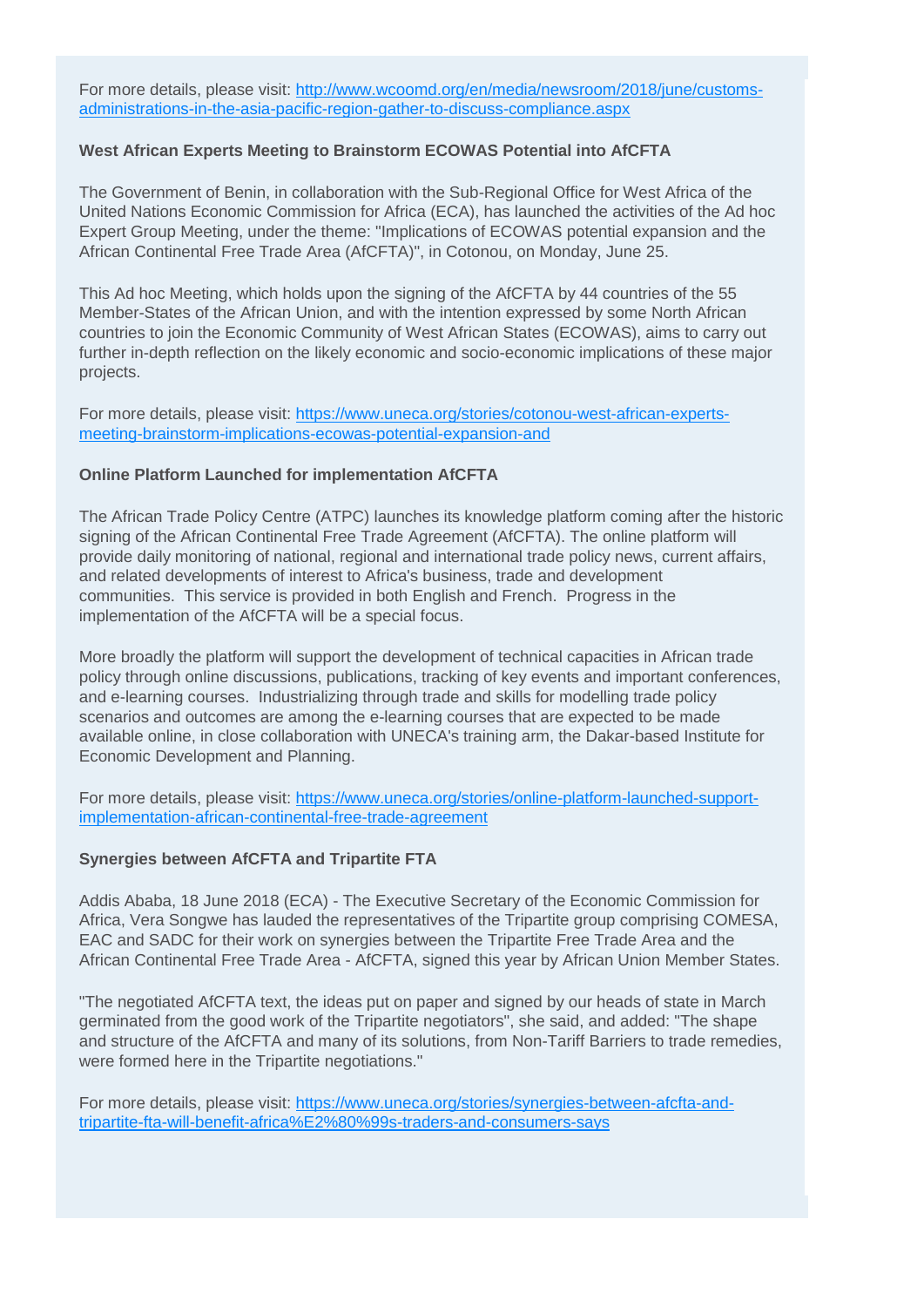## **UNECA - Africa's Railway Renaissance Needs Public Private Partnerships**

Experts from Africa's rail sector gathered this week in Johannesburg to discuss rail transport and how it can be developed to support the grand design for growth on the continent.

Addressing the gathering, Vera Songwe, Executive Secretary of the Economic Commission for Africa (ECA), said that economic development in Africa needs an efficient, expanded, rail network and described the current condition of existing railway infrastructure and rolling stock in many countries as "sub-optimal."

For more details, please visit: [https://www.uneca.org/stories/africa%E2%80%99s-railway](https://www.uneca.org/stories/africa%E2%80%99s-railway-renaissance-needs-public-private-partnerships)[renaissance-needs-public-private-partnerships](https://www.uneca.org/stories/africa%E2%80%99s-railway-renaissance-needs-public-private-partnerships)

#### **Africa's Railway Renaissance needs Public Private Partnerships**

Experts from Africa's rail sector gathered in Johannesburg to discuss rail transport and how it can be developed to support the grand design for growth on the continent.

Addressing the gathering, Vera Songwe, Executive Secretary of the Economic Commission for Africa (ECA), said that economic development in Africa needs an efficient, expanded, rail network and described the current condition of existing railway infrastructure and rolling stock in many countries as "sub-optimal."

For more details, please visit: [https://www.uneca.org/stories/africa%E2%80%99s-railway](https://www.uneca.org/stories/africa%E2%80%99s-railway-renaissance-needs-public-private-partnerships)[renaissance-needs-public-private-partnerships](https://www.uneca.org/stories/africa%E2%80%99s-railway-renaissance-needs-public-private-partnerships)

# **AIR CARGO**

## **IATA Statement: Airlines Welcome Vote To Expand Heathrow**

The International Air Transport Association welcomed the UK House of Commons vote in favour of the National Policy Statement (NPS) on airports. This opens the way to the long-overdue expansion of Heathrow airport."After years of delay, the approval of the NPS is a momentous day for air travel not just in the UK, but for the global air transport network. This decision will create new jobs and new economic opportunities in the UK and strengthen ties to growing export markets."

For more details, please visit:<https://www.iata.org/pressroom/pr/Pages/2018-06-26-01.aspx>

#### **Press Statement: IATA Declaration on Privatisation of Aeroports de Paris**

In a press statement IATA expresses the opinion that privatization of Aeroports de Paris is a highly significant step which must not be taken lightly by the French government. The motives behind the privatization must be to improve the experience for passengers and the efficiency for airlines, not to raise the maximum revenue. The current proposals gave IATA cause for concern.

In IATA's view the possibility of the Privatization Agreement lasting up to 70 years would be a mistake, removing the flexibility to respond to market conditions which could not be predicted over such a long period of time. This timeframe introduced risks, the consequences of which would ultimately be paid for by passengers and airlines. This would also damage French economic competitiveness.

For more details, please visit:<https://www.iata.org/pressroom/pr/Pages/2018-06-21-02.aspx>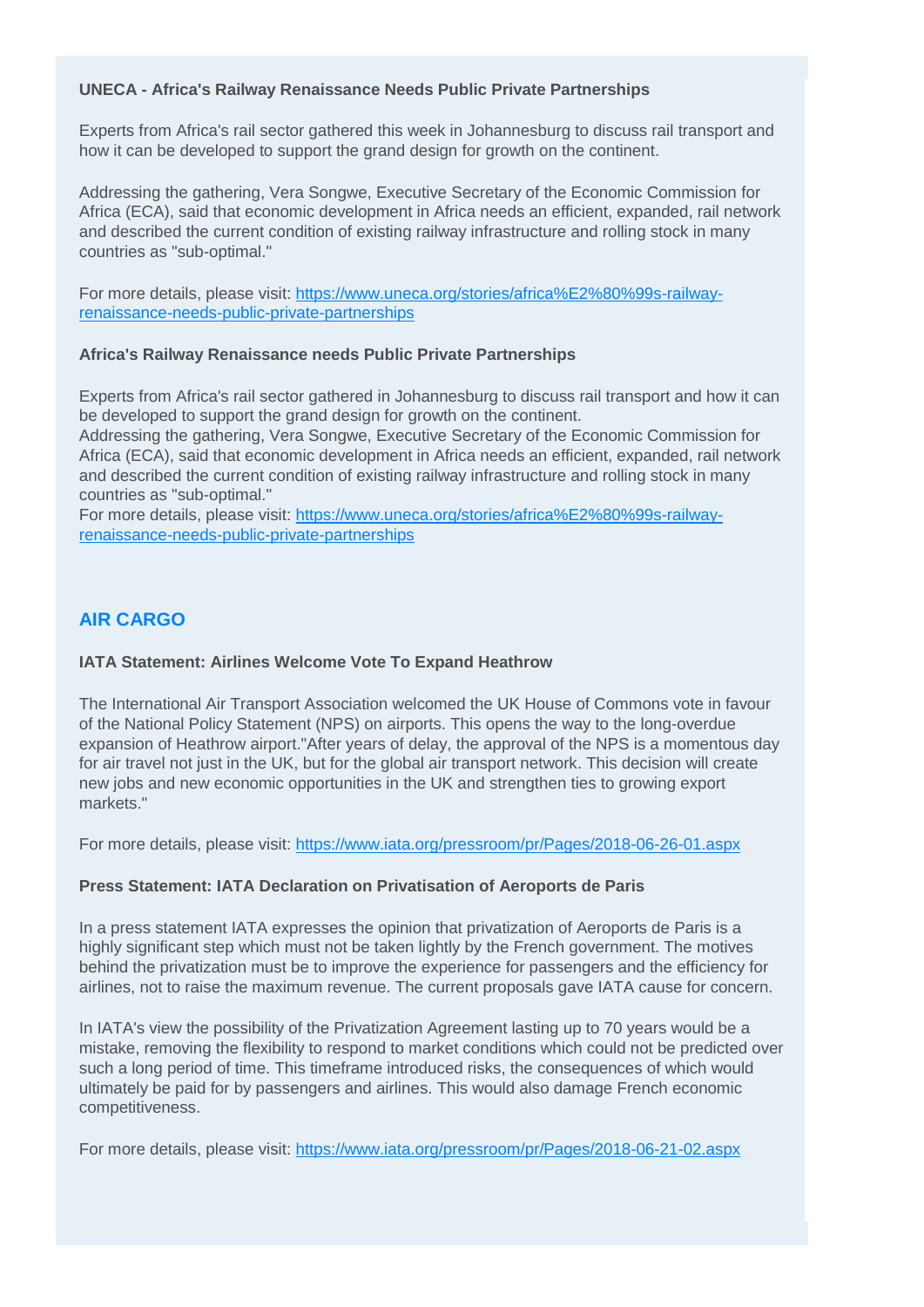### **ICAO Council Reaches Landmark Decision on Aviation Emissions Offsetting**

The ICAO Council made important headway on the key international standards supporting the UN aviation agency's Carbon Offsetting and Reduction Scheme for International Aviation, or 'CORSIA'.

Its adoption of the First Edition of Annex 16, Volume IV, to the Convention on International Civil Aviation (Chicago Convention), comes less than two years after ICAO's 192 Member States achieved their historic agreement on CORSIA at the Organization's 39th Assembly, an emissionsoffsetting first for any global industry sector.

For more details, please visit: [https://www.icao.int/Newsroom/Pages/ICAO-Council-reaches](https://www.icao.int/Newsroom/Pages/ICAO-Council-reaches-landmark-decision-on-aviation-emissions-offsetting.aspx)[landmark-decision-on-aviation-emissions-offsetting.aspx](https://www.icao.int/Newsroom/Pages/ICAO-Council-reaches-landmark-decision-on-aviation-emissions-offsetting.aspx)

# **SUSTAINABLE LOGISTICS & CONNECTIVITY**

### **United Nations Economic Commission for Africa: Coherent, Integrated Policies Needed to Implement SDGs in North Africa**

The ECA Office for North Africa has organised on 26-27 June in Rabat a meeting on SDG (Sustainable Development Goal) implementation in North Africa. The event took place with the participation of about fifty experts and representatives from the Sub-Region (Algeria, Egypt, Libya, Mauritania, Morocco, the Sudan and Tunisia).

Participants have taken stock of the implementation of the Sustainable Development Goals (SDGs) in North Africa, the progress made in Algeria, Morocco, Mauritania and Tunisia in this field, the challenges they are facing as well as the lessons learned and good practices the region could benefit from.

Read more at: [https://www.uneca.org/stories/coherent-integrated-policies-needed-implement](https://www.uneca.org/stories/coherent-integrated-policies-needed-implement-sdgs-north-africa-eca)[sdgs-north-africa-eca](https://www.uneca.org/stories/coherent-integrated-policies-needed-implement-sdgs-north-africa-eca)

# **Asia-Pacific Green Investment Meeting Charts Progress on Unlocking Climate Finance**

Countries in Asia and the Pacific face requirements to the scale of multi-trillion dollars over the next 20 years to finance the transition to low-carbon, climate friendly, sustainable, and resilient economies as set out in the Paris Agreement, according to the International Finance Corporation.

Regional experts gathered in Singapore for the first Asia-Pacific Green Investment Catalyst (GIC) and Green Finance Conference to discuss how to bridge this gap and explore how Asian capital markets can be best leveraged to support sustainable and climate-aligned economic growth in the region and launch several facilities and initiatives.

Read more at: [https://unfccc.int/news/asia-pacific-green-investment-meeting-charts-progress-on](https://unfccc.int/news/asia-pacific-green-investment-meeting-charts-progress-on-unlocking-climate-finance)[unlocking-climate-finance](https://unfccc.int/news/asia-pacific-green-investment-meeting-charts-progress-on-unlocking-climate-finance)

# **UN Climate Change Annual Report 2017 Website Now Live**

The Secretariat of the United Nations Framework Convention on Climate Change (UN Climate Change) launched a web version of its first-ever Annual Report. The new website includes videos, photos and infographics illustrating the key 2017 achievements and pointing to the future of the climate change process. The report was initially launched on 30 April at the UN Climate Change Conference in Bonn. <https://unfccc.int/resource/annualreport/>